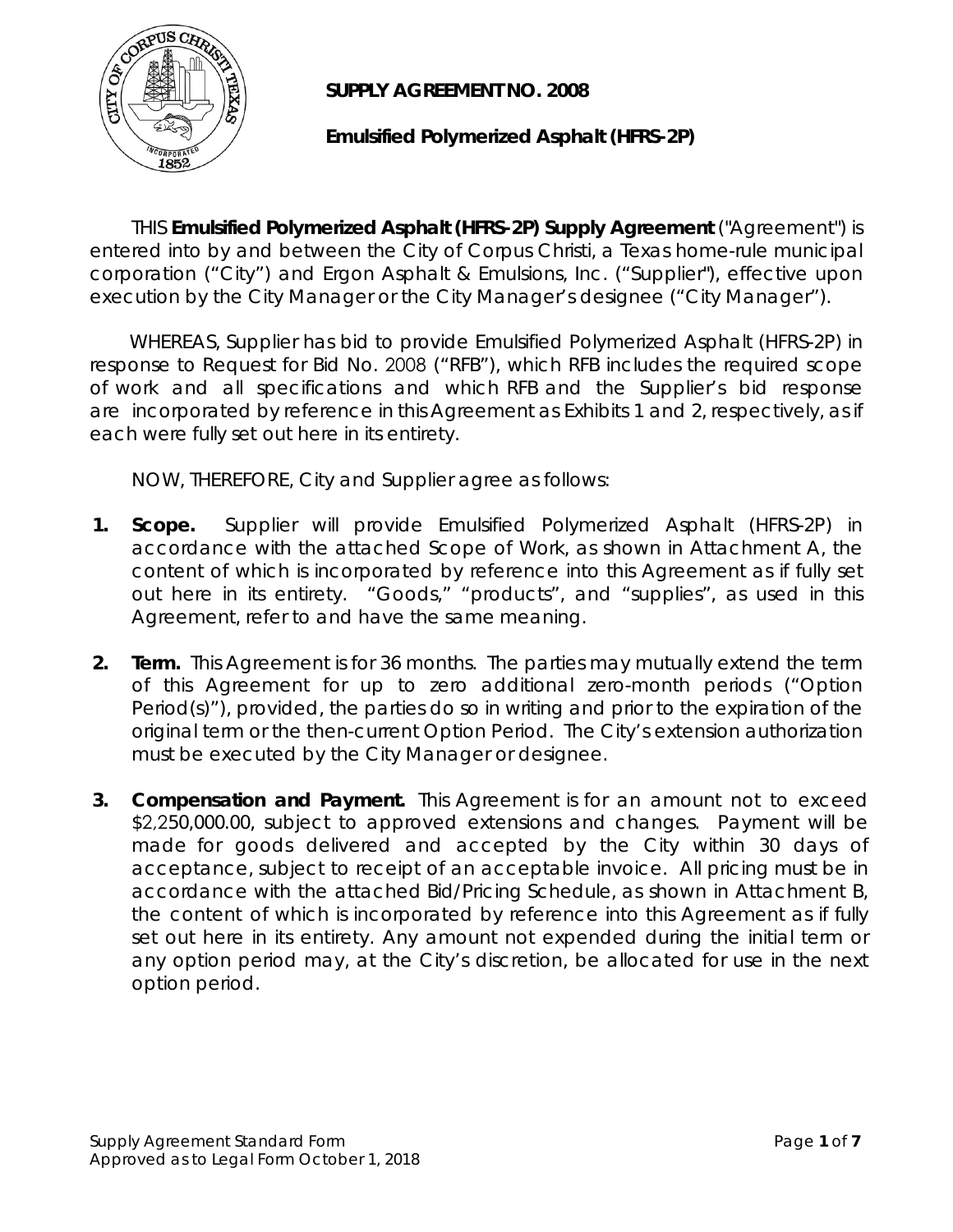Invoices will be mailed to the following address with a copy provided to the Contract Administrator:

> City of Corpus Christi Attn: Accounts Payable P.O. Box 9277 Corpus Christi, Texas 78469-9277

**4. Contract Administrator.** The Contract Administrator designated by the City is responsible for approval of all phases of performance and operations under this Agreement, including deductions for non-performance and authorizations for payment. The City's Contract Administrator for this Agreement is as follows:

> Name: Peter Muniz Department: Street Operations Phone: (361) 826-1951 Email: petermu@cctexas.com

- **5. Insurance.** Before performance can begin under this Agreement, the Supplier must deliver a certificate of insurance ("COI"), as proof of the required insurance coverages, to the City's Risk Manager and the Contract Administrator. Additionally, the COI must state that the City will be given at least 30 days' advance written notice of cancellation, material change in coverage, or intent not to renew any of the policies. The City must be named as an additional insured. The City Attorney must be given copies of all insurance policies within 10 days of the City Manager's written request. Insurance requirements are as stated in Attachment C, the content of which is incorporated by reference into this Agreement as if fully set out here in its entirety.
- **6. Purchase Release Order.** For multiple-release purchases of products to be provided by the Supplier over a period of time, the City will exercise its right to specify time, place and quantity of products to be delivered in the following manner: any City department or division may send to Supplier a purchase release order signed by an authorized agent of the department or division. The purchase release order must refer to this Agreement, and products will remain with the Supplier until such time as the products are delivered and accepted by the City.
- **7. Inspection and Acceptance.** City may inspect all products supplied before acceptance. Any products that are delivered but not accepted by the City must be corrected or replaced immediately at no charge to the City. If immediate correction or replacement at no charge cannot be made by the Supplier, a replacement product may be bought by the City on the open market and any costs incurred, including additional costs over the item's bid price, must be paid by the Supplier within 30 days of receipt of City's invoice.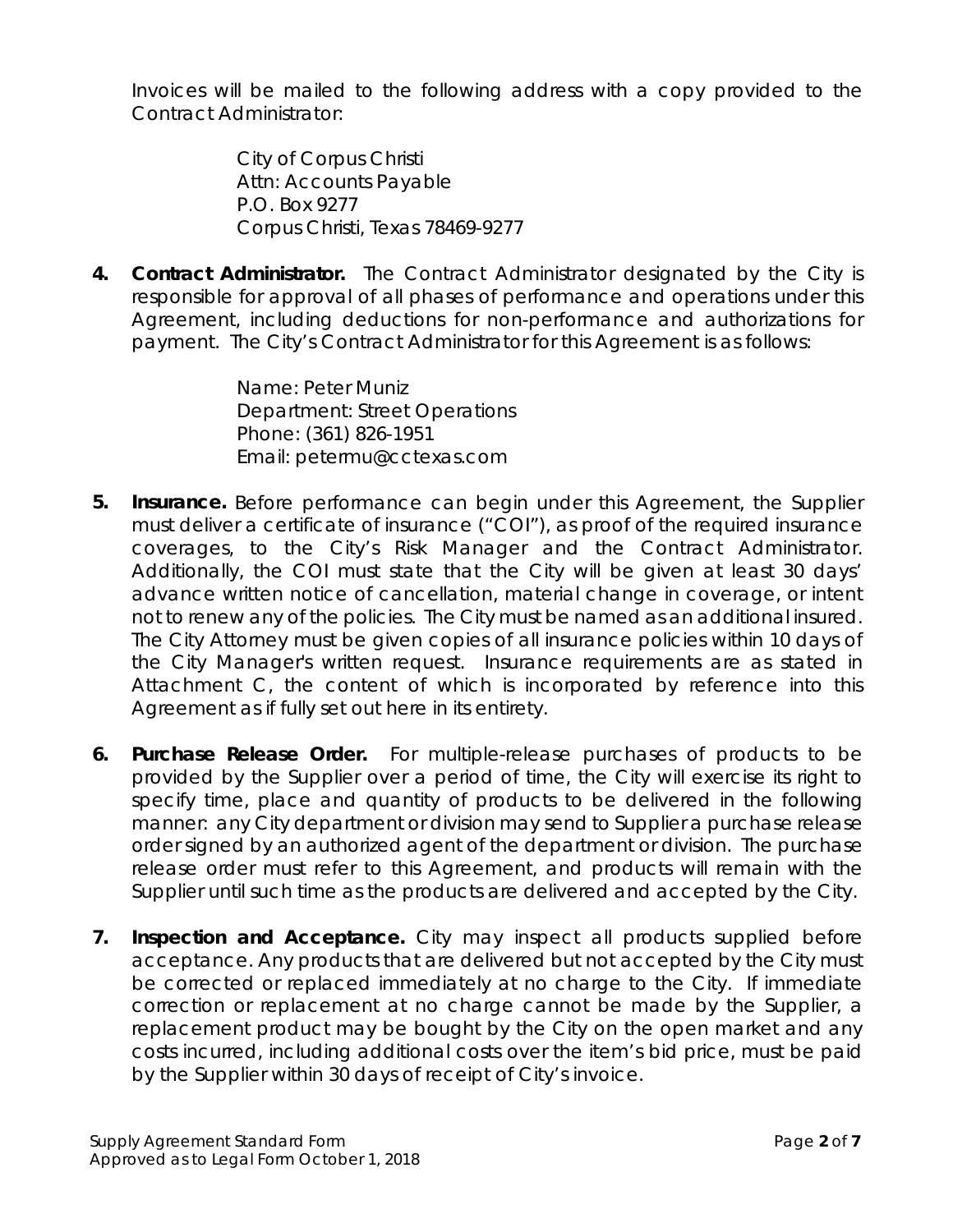## **8. Warranty.**

(A) The Supplier warrants that all products supplied under this Agreement are new, quality items that are free from defects, fit for their intended purpose, and of good material and workmanship. The Supplier warrants that it has clear title to the products and that the products are free of liens or encumbrances.

(B) In addition, the products purchased under this Agreement shall be warranted by the Supplier or, if indicated in Attachment D by the manufacturer, for the period stated in Attachment D. Attachment D is attached to this Agreement and is incorporated by reference into this Agreement as if fully set out here in its entirety.

- **9. Quality/Quantity Adjustments.** Any quantities indicated on the Bid/Pricing Schedule are estimates only and do not obligate the City to order or accept more than the City's actual requirements nor do the estimates restrict the City from ordering less than its actual needs during the term of the Agreement and including any Option Period. Substitutions and deviations from the City's product requirements or specifications are prohibited without the prior written approval of the Contract Administrator
- **10. Non-Appropriation**. The continuation of this Agreement after the close of any fiscal year of the City, which fiscal year ends on September 30<sup>th</sup> annually, is subject to appropriations and budget approval specifically covering this Agreement as an expenditure in said budget, and it is within the sole discretion of the City's City Council to determine whether or not to fund this Agreement. The City does not represent that this budget item will be adopted, as said determination is within the City Council's sole discretion when adopting each budget.
- **11. Independent Contractor.** Supplier will perform the work required by this Agreement as an independent contractor and will furnish such products in its own manner and method, and under no circumstances or conditions will any agent, servant or employee of the Supplier be considered an employee of the City.
- **12. Subcontractors.** Supplier may use subcontractors in connection with the work performed under this Agreement. When using subcontractors, however, the Supplier must obtain prior written approval from the Contract Administrator unless the subcontractors were named in the bid or in an attachment to this Agreement. In using subcontractors, the Supplier is responsible for all their acts and omissions to the same extent as if the subcontractor and its employees were employees of the Supplier. All requirements set forth as part of this Agreement, including the necessity of providing a COI in advance to the City, are applicable to all subcontractors and their employees to the same extent as if the Supplier and its employees had performed the work.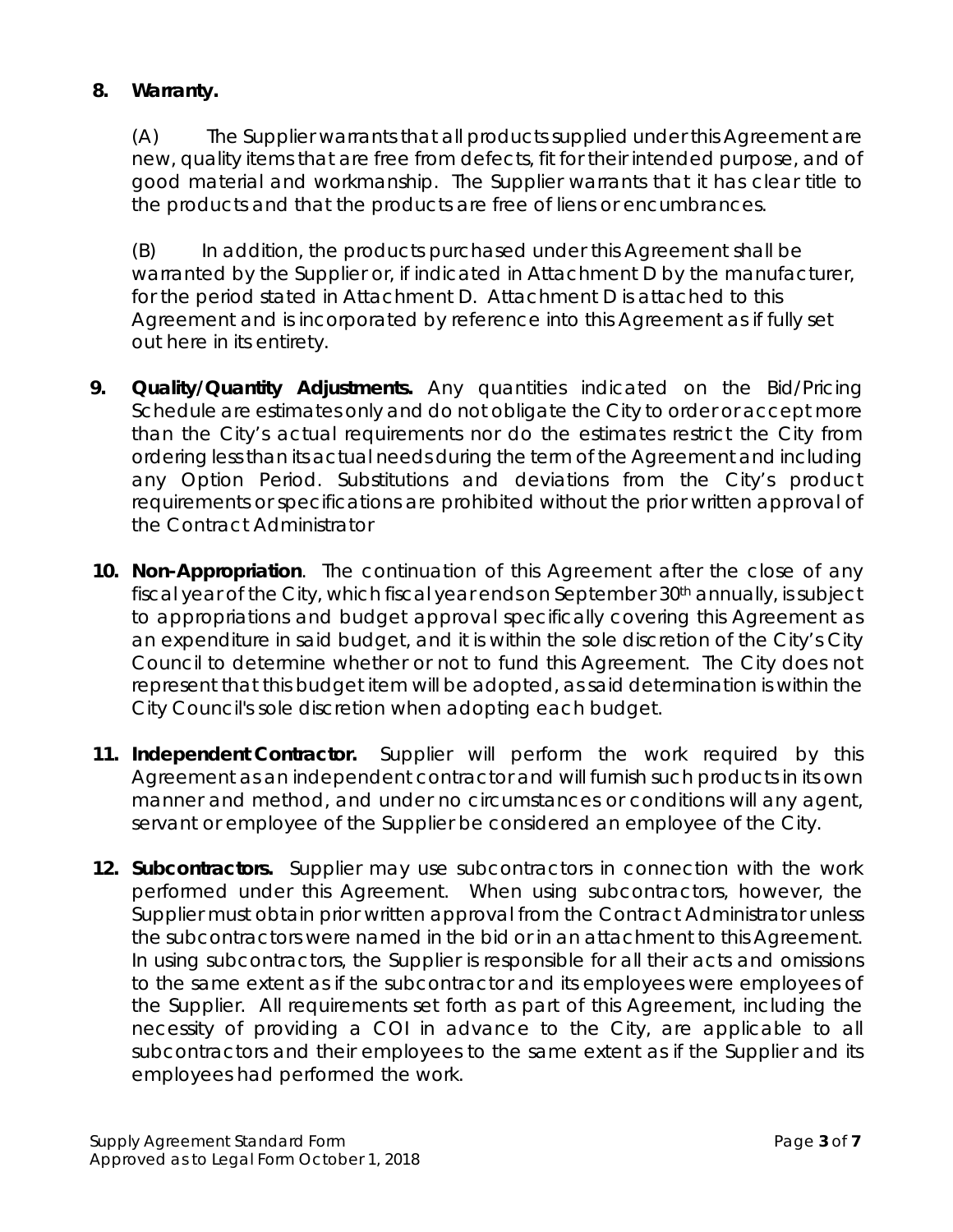- **13. Amendments.** This Agreement may be amended or modified only in writing executed by authorized representatives of both parties.
- **14. Waiver.** No waiver by either party of any breach of any term or condition of this Agreement waives any subsequent breach of the same.
- **15. Taxes.** The Supplier covenants to pay payroll taxes, Medicare taxes, FICA taxes, unemployment taxes and all other applicable taxes. Upon request, the City Manager shall be provided proof of payment of these taxes within 15 days of such request.
- **16. Notice.** Any notice required under this Agreement must be given by fax, hand delivery, or certified mail, postage prepaid, and is deemed received on the day faxed or hand-delivered or on the third day after postmark if sent by certified mail. Notice must be sent as follows:

## **IF TO CITY:**

City of Corpus Christi Attn: Peter Muniz Title: Finance & Resource Managerr Address: 2525 Hygeia St., Corpus Christi, Texas 78415 Phone: (361) 826-1951 Fax: (361) 826-1627

#### **IF TO SUPPLIER:**

Ergon Asphalt & Emulsions, Inc. Attn: Ernesto Santillan Title: Area Sales Manager Address: 11612 RM 2244, Building I, Suite 250, Austin, Texas 78738 Phone: (512) 469-9292 Fax: (512) 469-0391

**17.** *SUPPLIER SHALL FULLY INDEMNIFY, HOLD HARMLESS AND DEFEND THE CITY OF CORPUS CHRISTI AND ITS OFFICERS, EMPLOYEES AND AGENTS ("INDEMNITEES") FROM AND AGAINST ANY AND ALL LIABILITY, LOSS, CLAIMS, DEMANDS, SUITS, AND CAUSES OF ACTION OF WHATEVER NATURE, CHARACTER, OR DESCRIPTION ON ACCOUNT OF PERSONAL INJURIES, PROPERTY LOSS, OR DAMAGE, OR ANY OTHER KIND OF INJURY, LOSS, OR DAMAGE, INCLUDING ALL EXPENSES OF LITIGATION, COURT COSTS, ATTORNEYS' FEES AND EXPERT WITNESS FEES, WHICH ARISE OR ARE CLAIMED TO ARISE OUT OF OR IN CONNECTION WITH A BREACH OF THIS AGREEMENT OR THE PERFORMANCE OF THIS*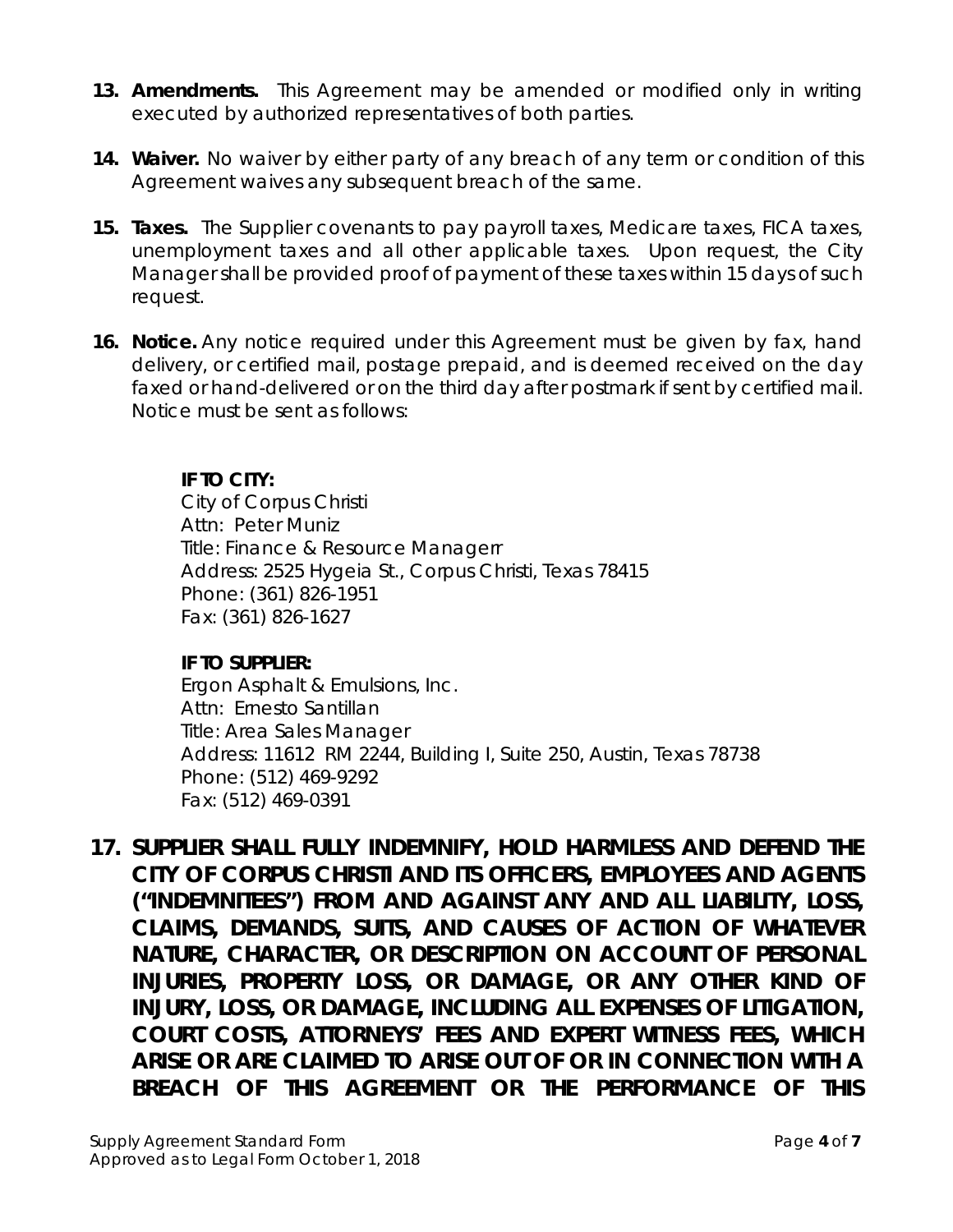*AGREEMENT BY THE SUPPLIER OR RESULTS FROM THE NEGLIGENT ACT, OMISSION, MISCONDUCT, OR FAULT OF THE SUPPLIER OR ITS EMPLOYEES OR AGENTS. SUPPLIER MUST, AT ITS OWN EXPENSE, INVESTIGATE ALL CLAIMS AND DEMANDS, ATTEND TO THEIR SETTLEMENT OR OTHER DISPOSITION, DEFEND ALL ACTIONS BASED THEREON WITH COUNSEL*  SATISFACTORY TO THE CITY ATTORNEY, AND PAY ALL CHARGES OF *ATTORNEYS AND ALL OTHER COSTS AND EXPENSES OF ANY KIND ARISING OR RESULTING FROM ANY SAID LIABILITY, DAMAGE, LOSS, CLAIMS, DEMANDS, SUITS, OR ACTIONS. THE INDEMNIFICATION OBLIGATIONS OF SUPPLIER UNDER THIS SECTION SHALL SURVIVE THE EXPIRATION OR EARLIER TERMINATION OF THIS AGREEMENT.*

#### **18. Termination.**

(A) The City Manager may terminate this Agreement for Supplier's failure to perform the work specified in this Agreement or to keep any required insurance policies in force during the entire term of this Agreement. The Contract Administrator must give the Supplier written notice of the breach and set out a reasonable opportunity to cure. If the Supplier has not cured within the cure period, the City Manager may terminate this Agreement immediately thereafter.

(B) Alternatively, the City Manager may terminate this Agreement for convenience upon 30 days advance written notice to the Supplier. The City Manager may also terminate this Agreement upon 24 hours written notice to the Supplier for failure to pay or provide proof of payment of taxes as set out in this Agreement.

- **19. Assignment.** No assignment of this Agreement by the Supplier, or of any right or interest contained herein, is effective unless the City Manager first gives written consent to such assignment. The performance of this Agreement by the Supplier is of the essence of this Agreement, and the City Manager's right to withhold consent to such assignment is within the sole discretion of the City Manager on any ground whatsoever.
- **20. Severability.** Each provision of this Agreement is considered to be severable and, if, for any reason, any provision or part of this Agreement is determined to be invalid and contrary to applicable law, such invalidity shall not impair the operation of nor affect those portions of this Agreement that are valid, but this Agreement shall be construed and enforced in all respects as if the invalid or unenforceable provision or part had been omitted.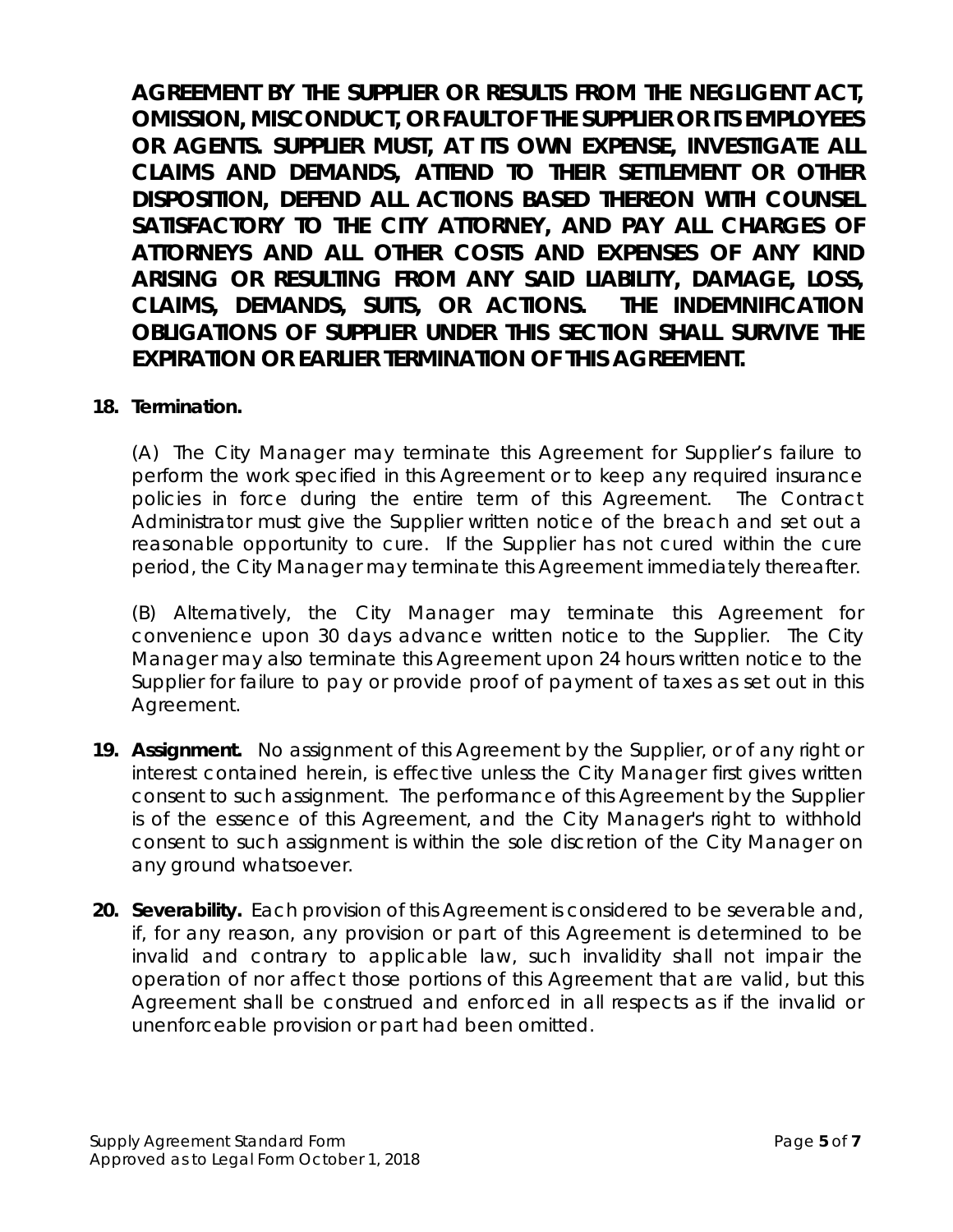- **21. Order of Precedence.** In the event of any conflicts or inconsistencies between this Agreement, its attachments, and exhibits, such conflicts and inconsistencies will be resolved by reference to the documents in the following order of priority:
	- A. this Agreement (excluding attachments and exhibits);
	- B. its attachments;
	- C. the bid solicitation document including any addenda (Exhibit 1); then,
	- D. the Supplier's bid response (Exhibit 2).
- **22. Certificate of Interested Parties.** Supplier agrees to comply with Texas Government Code Section 2252.908, as it may be amended, and to complete Form 1295 "Certificate of Interested Parties" as part of this Agreement if required by said statute.
- **23. Verification Regarding Israel.** In accordance with Chapter 2270, Texas Government Code, the City may not enter into a contract with a company for goods or services unless the contract contains a written verification from the company that it: (1) does not boycott Israel; and (2) will not boycott Israel during the term of the contract. The signatory executing this Agreement on behalf of the Supplier verifies that the company does not boycott Israel and will not boycott Israel during the term of this Agreement.
- **24. Governing Law.** This Agreement is subject to all federal, State, and local laws, rules, and regulations. The applicable law for any legal disputes arising out of this Agreement is the law of the State of Texas, and such form and venue for such disputes is the appropriate district, county, or justice court in and for Nueces County, Texas.
- **25. Entire Agreement.** This Agreement constitutes the entire agreement between the parties concerning the subject matter of this Agreement and supersedes all prior negotiations, arrangements, agreements and understandings, either oral or written, between the parties.

## **(SIGNATURE PAGE FOLLOWS)**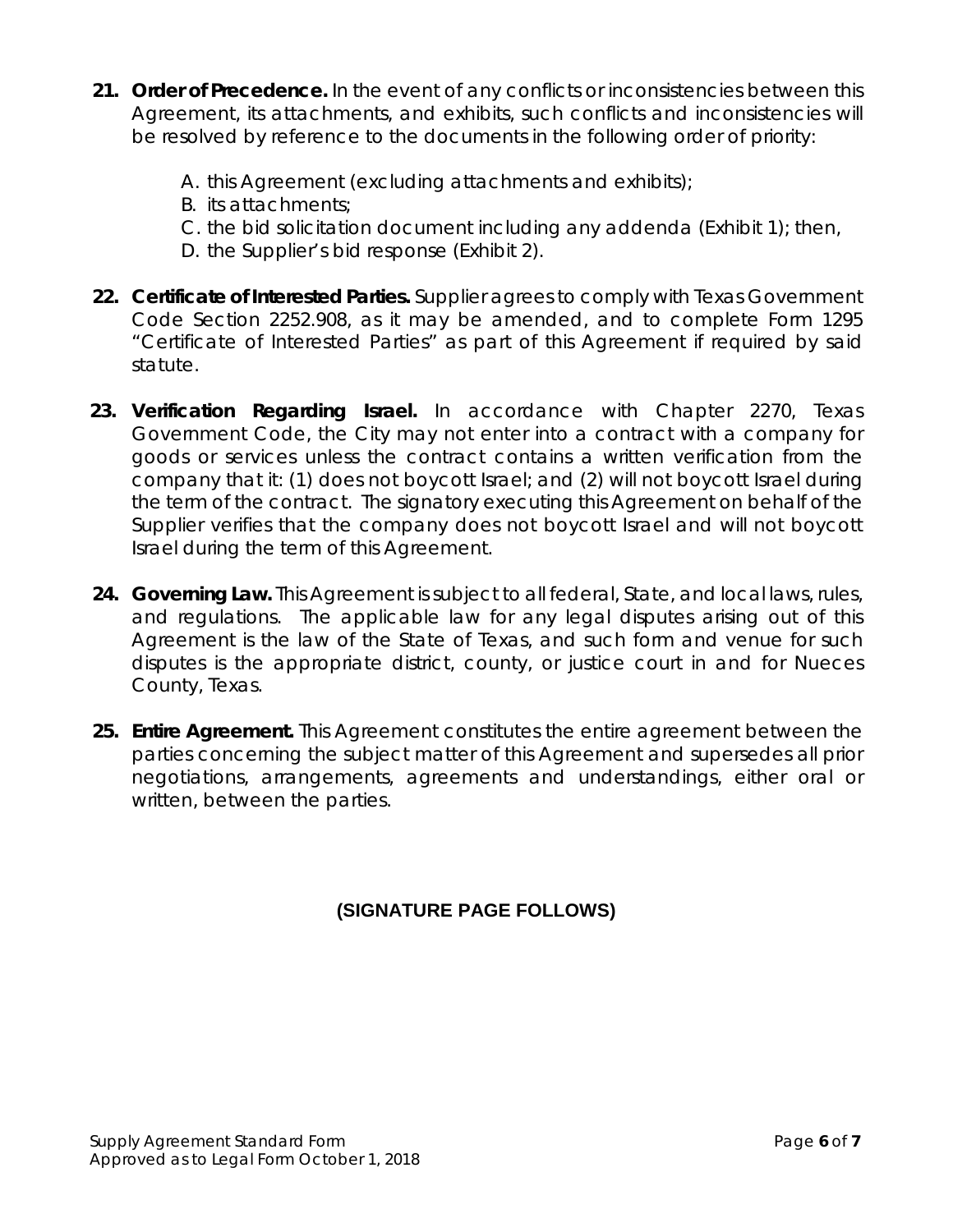| <b>SUPPLIER</b>                                                                                                                                                                                                                                                                                               |
|---------------------------------------------------------------------------------------------------------------------------------------------------------------------------------------------------------------------------------------------------------------------------------------------------------------|
| Signature:                                                                                                                                                                                                                                                                                                    |
| Printed Name: ERNESTO SANTILLAN                                                                                                                                                                                                                                                                               |
| Title: AREA SALES MANAGER                                                                                                                                                                                                                                                                                     |
| Date: JANUARY 15, 2019                                                                                                                                                                                                                                                                                        |
| <b>CITY OF CORPUS CHRISTI</b>                                                                                                                                                                                                                                                                                 |
| <b>Kim Baker</b><br>Assistant Director of Finance - Purchasing Division                                                                                                                                                                                                                                       |
| Date:                                                                                                                                                                                                                                                                                                         |
| <b>Attached and Incorporated by Reference:</b><br>Attachment A: Scope of Work<br>Attachment B: Bid/Pricing Schedule<br>Attachment C: Insurance Requirements<br>Attachment D: Warranty Requirements<br><b>Incorporated by Reference Only:</b><br>Exhibit 1: RFB No. 2008<br>Exhibit 2: Supplier's Bid Response |
| Supply Agreement Standard Form<br>Approved as to Legal Form October 1, 2018                                                                                                                                                                                                                                   |

Page 7 of 7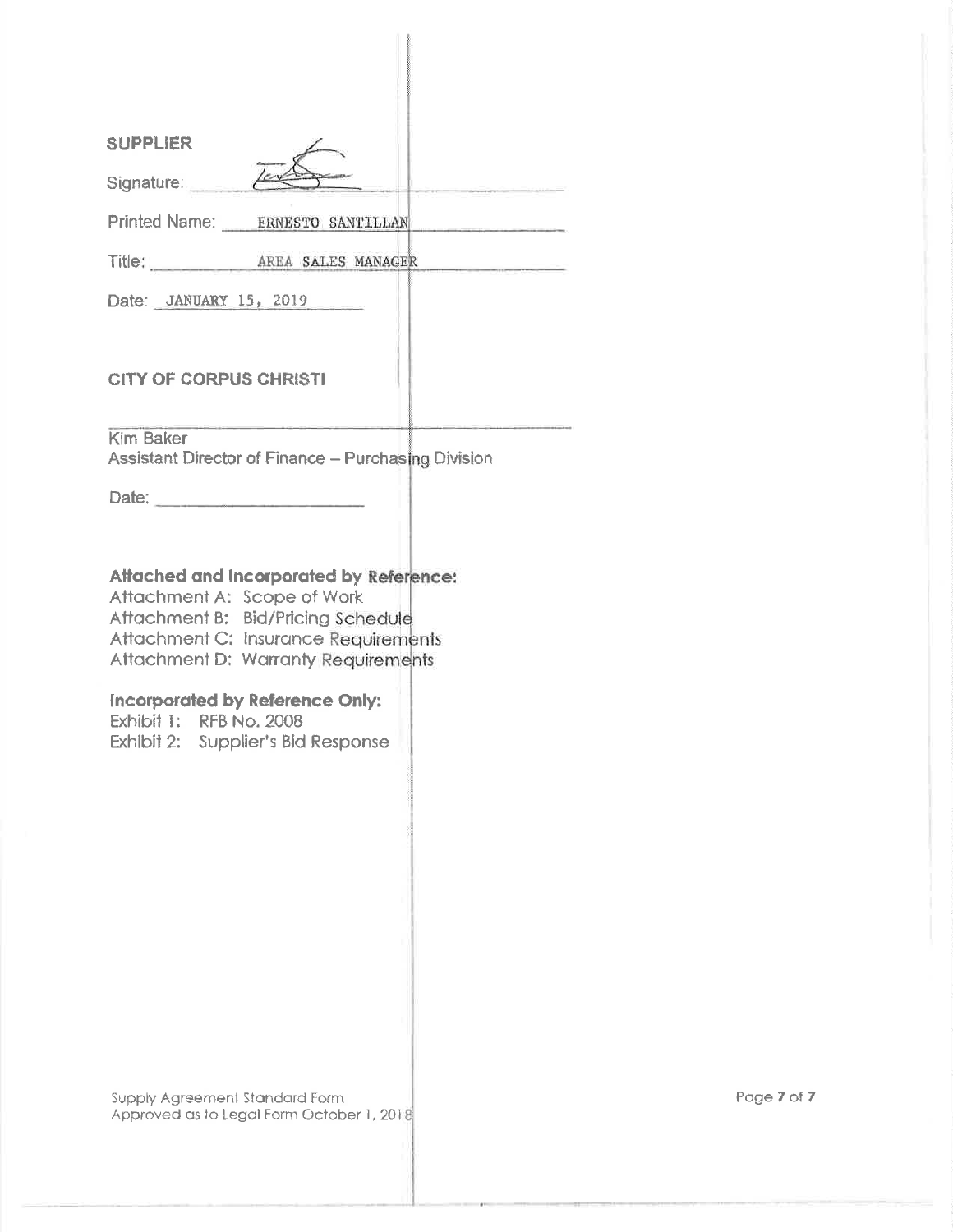## **Attachment A – Scope of Work**

#### **1.1 General Requirements/Background Information**

 The Contractor shall provide emulsified polymerized asphalt (HFRS-2P) to be used in the chip seal program throughout the City as outlined in this Scope of Work.

## **1.2 Scope of Work**

The emulsified polymerized asphalt shall be a homogeneous mix meeting the TXDOT Specifications Item 300.2 of 2014 Standard Specifications for Construction and Maintenance of Highway, Streets and Bridges.

## **1.3 Special Instructions**

- A**.** The S upplier shall provide a high float rapid set (HFRS-2P) anionic emulsified asphalt with a polymer additive that meets the City's expectations for performance. The blended asphalt material hereafter referenced as an emulsified polymerized asphalt shall consist of virgin asphalt, an emulsifier agent, and a polymer additive. Issues of concern to the City regarding the emulsified polymerized asphalt are stability (breaking time), aggregate chip retention, resistance to premature aging (that is, long-term elasticity), and field performance.
- B. In addition to meeting the method requirements, the City requires the emulsified polymerized asphalt to perform favorably with respect to the issues listed above. Evaluation of field performance will be based on field observations by City personnel of chip seal applications with specific observations relative to chip retention, chip "rolling", clogging or stringing of distributor spray heads, uneven spray distribution, "running" of asphalt along application surface, and visual observation of changes in color and consistency relative to time elapsed after application.
- C**.** The polymer additive shall be styrene-butadiene-styrene (SBS), styrenebutadiene rubber (SBR) or equivalent. The additive may be a combination of one or more of these materials.
- D. The emulsified polymerized asphalt shall meet the storage stability, viscosity, and sieve tests requirements at any time within 14 days of delivery. Samples shall be stored in clean, airtight, sealed containers at a temperature of not lessthan 40 deg. F until tested.

#### **1.4 Pickup/Delivery Instructions**

A. Standard Service picked up at Supplier's location and loaded into City Trucks.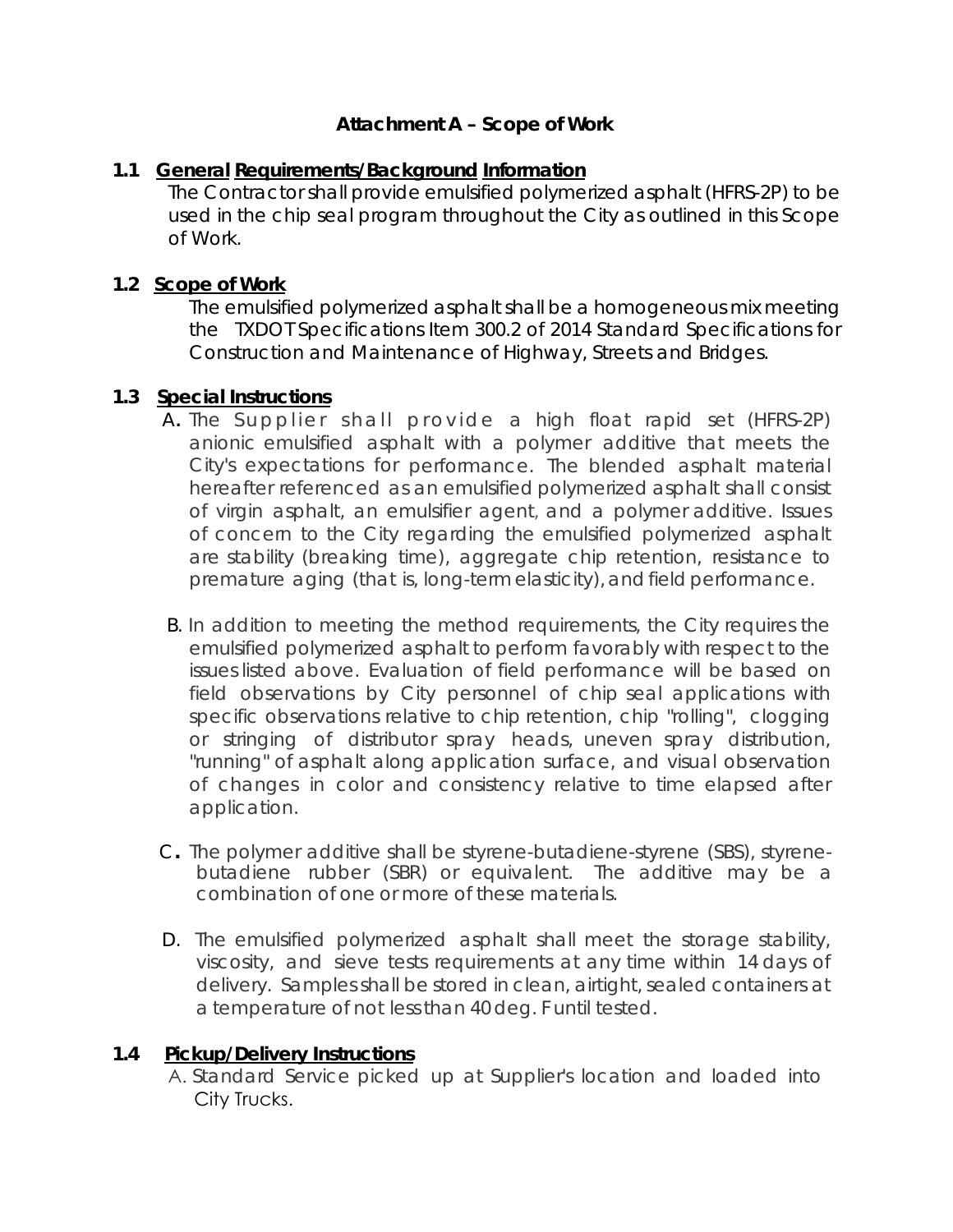- B. Material delivered and loaded into City Trucks and/or Supplier's tanker is to be delivered to the Street Department Service Center, 2525 Hygeia, Corpus Christi, Texas.
- C. Shipping temperatures shall be in accordance with the heating and storage maximum temperature ranges shown in the Texas State Department of Highways and Public Transportation, 2014 Standard Specifications for Construction of Highways, Streets, and Bridges. Supplier must be able to pump material into City distributor tanker. Minimum delivery will be 3,000 gallons.

#### **1.5 Contractor Quality Control and Superintendence**

The Contractor shall establish and maintain a complete Quality Control Program that is acceptable to the Contract Administrator to assure that the requirements of the Contract are provided as specified. The Contractor will also provide supervision of the work to insure it complies with the contract requirements.

#### **1.6 Samples**

- A. Suppliers are required to submit third party lab test reports which indicate that the emulsion asphalt mix meets all requirements in accordance with 2014 TX DOT Standard Specification Item 300.2
- B. The City may obtain samples of the emulsified polymerized asphalt at any time during the Contract period. Sampling is to be performed by the Director of Street Services in accordance with TX DOT test method Tex-500-C. The Suppliers' representative will be given the opportunity to witness sampling of the emulsified polymerized asphalt.
- C. At the City's discretion, samples shall be obtained on every 50,000 gallons of emulsified polymerized asphalt sold to the City or at least once every two weeks whichever results in more samples. In lieu of the foregoing sampling requirements, the City may elect to accept third party lab test reports which indicate that the emulsion asphalt mix meets all the requirements listed on the 2014 TX DOT Standard Material Specifications Item 300. The third-party test reports must be for every new batch of material formulated that was picked up or delivered to the City. The City will test at its discretion or when the emulsified polymerized asphalt field performance indicates the need. The sampling will be at the point of manufacturer or at the point where the City takes possession of the emulsified polymerized asphalt. The City reserves the right to determine the place and time of sampling.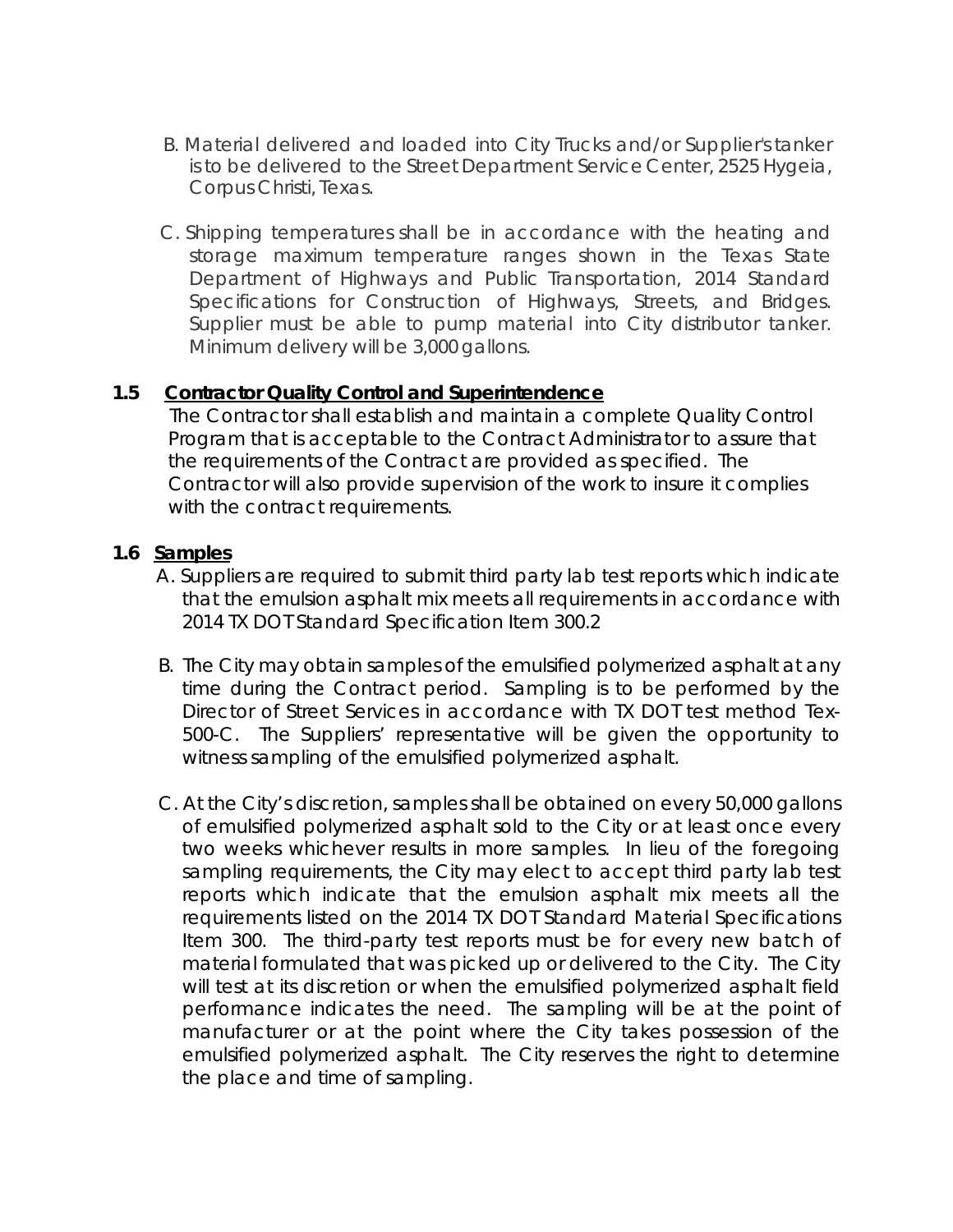- D. The City also reserves the right to sample and test at any time. All costs associated with sampling and testing shall be paid by the City except the Supplier will pay for all costs associated with the testing of samples which fail to meet requirements. The costs for samples that fail to meet requirements will be deducted from the vendor's payment from the City.
- E. The City requires a copy of the material test report for every pickup or delivery of material.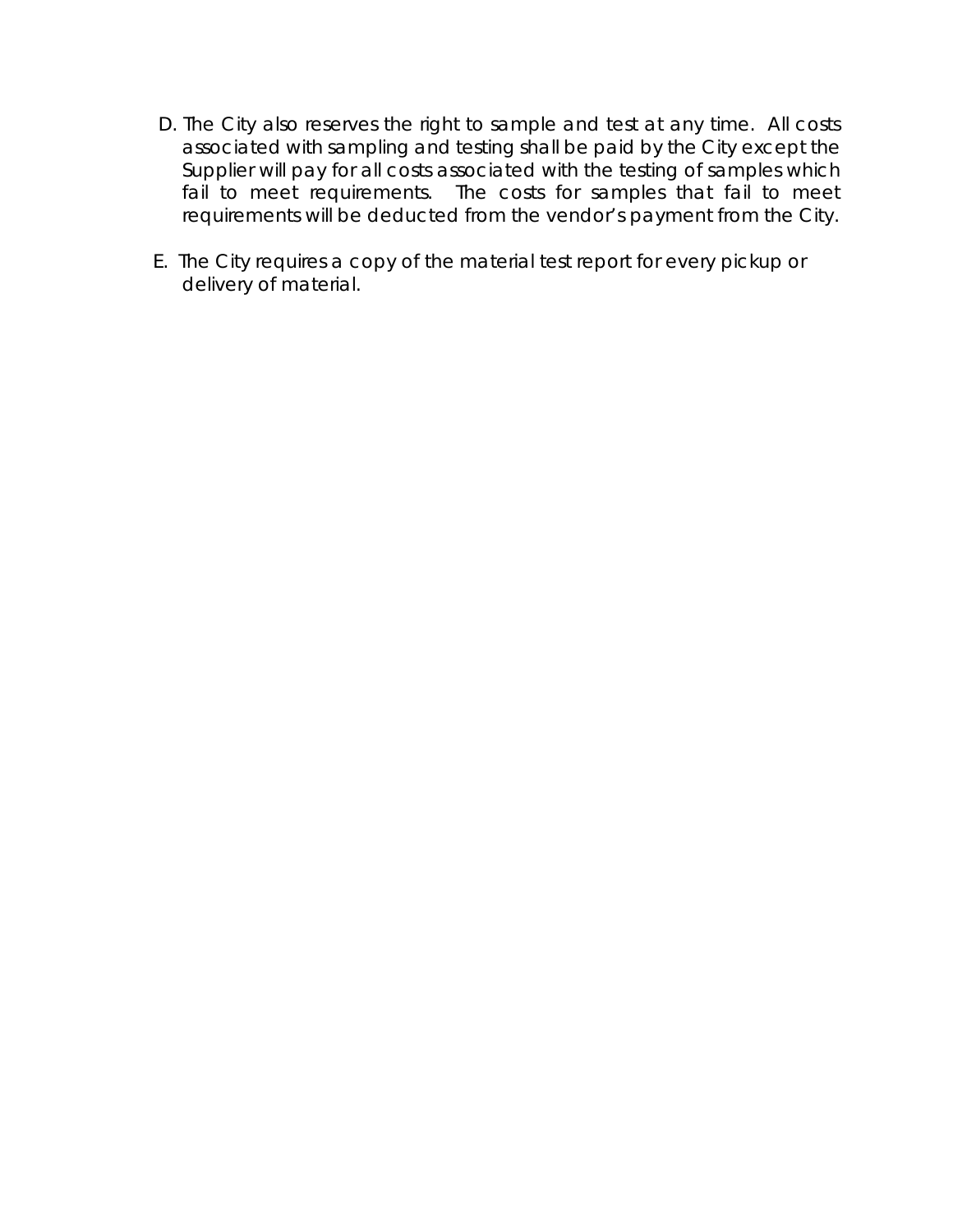

**CITY OF CORPUS CHRISTI PURCHASING DIVISION BID FORM RFB No. 2008 Emulsified Polymerized Asphalt (HFRS-2P)** 

Date: DECEMBER 28, 2018

PAGE 1 OF 1

Authorized

Bidder: ERGON ASPHALT & EMULSIONS, INC. Signature:

ERNESTO SANTILLAN AREA SALES MANAGER

- 1. Refer to "instructions to Bidders" and Contract Terms and Conditions before completing bid.
- 2. Quote your best price for each item.
- 3. In submitting this bid, Bidder certifies that:
	- a. the prices in this bid have been arrived at independently, without consultation, communication, or agreement with any other Bidder or competitor, for the purpose of restricting competition with regard to prices.
	- b. Bidder is an Equal Opportunity Employer, and the Disclosure of Interest information on file with City's Purchasing office, pursuant to the Code of Ordinances, is current and true.
	- c. Bidder is current with all taxes due and company is in good standing with all applicable governmental agencies.
	- d. Bidder acknowledges receipt and review of all addenda for this RFB.
- 4. Bidders must not write over or revise the bid form. Do not write notes on the bottom of this page. Bidder will be considered Non-Responsive if the bid form is modified.

|       | <b>Item Description</b>                            | <b>UNIT</b>       | 1-Year<br>Quantity | Unit Price   Total | <b>Price</b> |
|-------|----------------------------------------------------|-------------------|--------------------|--------------------|--------------|
|       | <b>Emulsified Polymerized</b><br>Asphalt (HFRS-2P) | Gallons   250,000 |                    | 153.00             | \$750,000.00 |
| Total |                                                    |                   |                    |                    | \$750,000.00 |

Grand Total for 36 Months \$2,250,000.00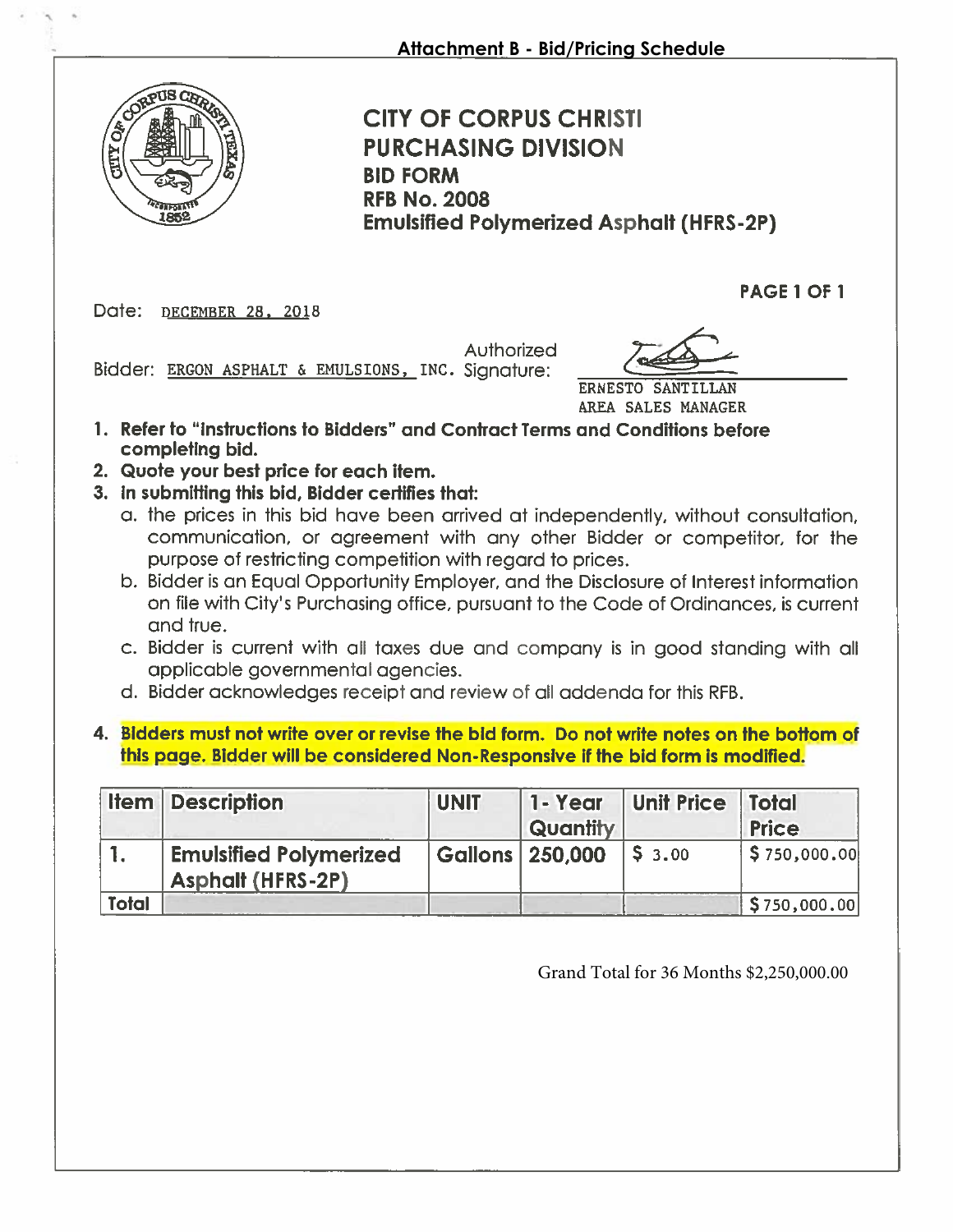#### **Attachment C – Insurance Requirements**

#### I. CONTRACTOR'S LIABILITY INSURANCE

- A. Contractor must not commence work under this contract until all insurance required has been obtained and such insurance has been approved by the City. Contractor must not allow any subcontractor, to commence work until all similar insurance required of any subcontractor has been obtained.
- B. Contractor must furnish to the City's Risk Manager and Contract Administrator one (1) copy of Certificates of Insurance with applicable policy endorsements showing the following minimum coverage by an insurance company(s) acceptable to the City's Risk Manager. The City must be listed as an additional insured on the General liability and Auto Liability policies **by endorsement**, and a waiver of subrogation **endorsement** is required on GL, AL and WC if applicable. **Endorsements** must be provided with Certificate of Insurance. Project name and/or number must be listed in Description Box of Certificate of Insurance.

| <b>TYPE OF INSURANCE</b>                                                                                                                                                                                                                                                                      | <b>MINIMUM INSURANCE COVERAGE</b>                       |  |  |
|-----------------------------------------------------------------------------------------------------------------------------------------------------------------------------------------------------------------------------------------------------------------------------------------------|---------------------------------------------------------|--|--|
| 30-day advance written notice of                                                                                                                                                                                                                                                              | <b>Bodily Injury and Property Damage</b>                |  |  |
| cancellation, non-renewal, material<br>change or termination required on all<br>certificates and policies.                                                                                                                                                                                    | Per occurrence - aggregate                              |  |  |
| <b>COMMERCIAL GENERAL LIABILITY</b><br>including:<br><b>Commercial Broad Form</b><br>$\mathbf{1}$ .<br>2.<br>Premises - Operations<br>3.<br>Products/Completed Operations<br>Contractual Liability<br>4.<br>5.<br><b>Independent Contractors</b><br>Personal Injury- Advertising Injury<br>6. | \$1,000,000 Per Occurrence<br>\$1,000,000 Aggregate     |  |  |
| <b>AUTO LIABILITY (including)</b>                                                                                                                                                                                                                                                             | \$1,000,000 Combined Single Limit                       |  |  |
| Owned<br>1.<br>2.<br>Hired and Non-Owned<br>3.<br>Rented/Leased                                                                                                                                                                                                                               |                                                         |  |  |
| <b>WORKERS'S COMPENSATION</b>                                                                                                                                                                                                                                                                 | Statutory and complies with Part II of<br>this Exhibit. |  |  |
| (All States Endorsement if Company is not<br>domiciled in Texas)                                                                                                                                                                                                                              |                                                         |  |  |
| <b>Employers Liability</b>                                                                                                                                                                                                                                                                    | \$500,000/\$500,000/\$500,000                           |  |  |
| POLLUTION LIABILITY                                                                                                                                                                                                                                                                           | \$1,000,000 Per Occurrence                              |  |  |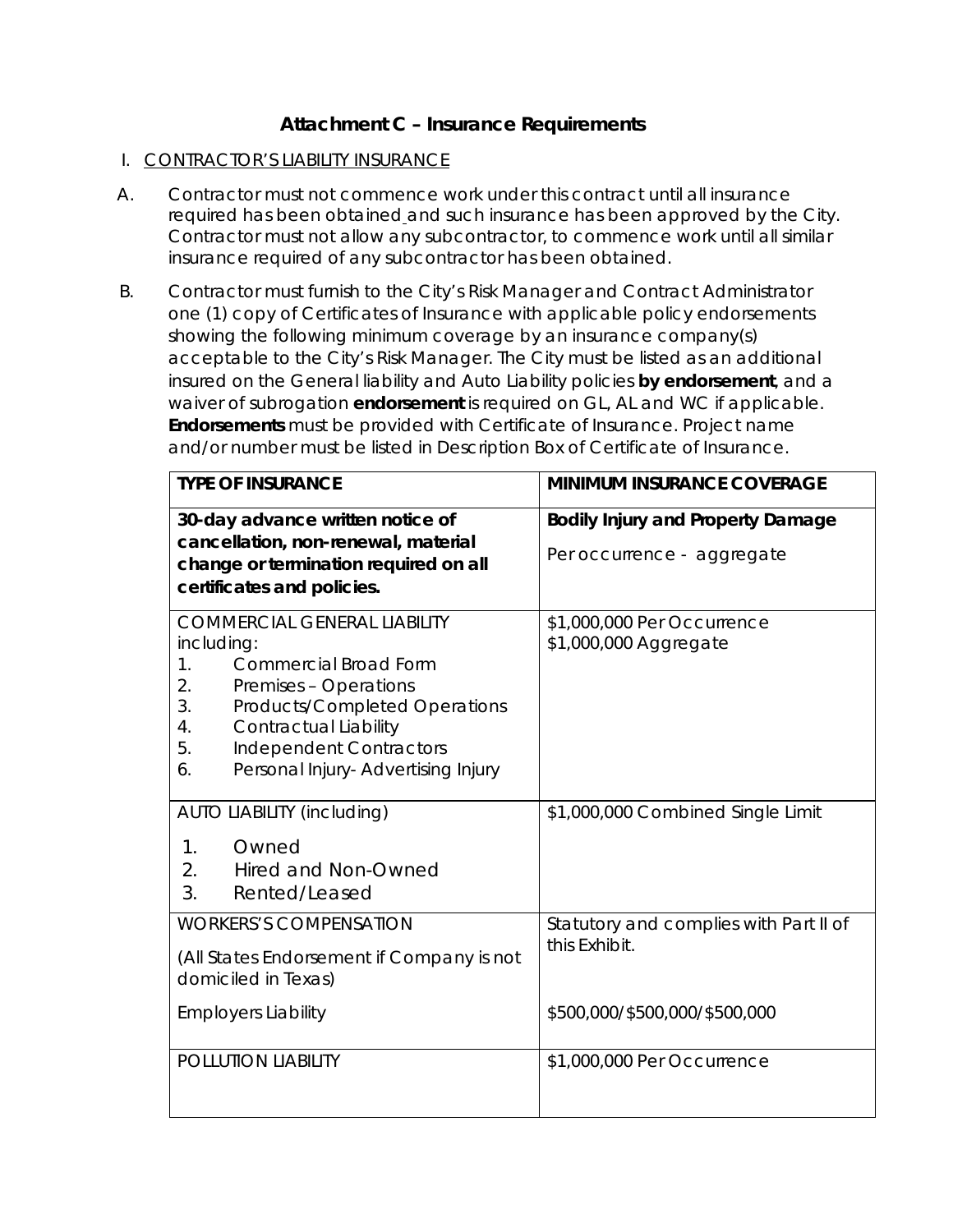C. In the event of accidents of any kind related to this contract, Contractor must furnish the Risk Manager with copies of all reports of any accidents within 10 days of the accident.

#### II. ADDITIONAL REQUIREMENTS

- A. Applicable for paid employees, Contractor must obtain workers' compensation coverage through a licensed insurance company. The coverage must be written on a policy and endorsements approved by the Texas Department of Insurance. The workers' compensation coverage provided must be in statutory amounts according to the Texas Department of Insurance, Division of Workers' Compensation. An All States Endorsement shall be required if Contractor is not domiciled in the State of Texas.
- B. Contractor shall obtain and maintain in full force and effect for the duration of this Contract, and any extension hereof, at Contractor's sole expense, insurance coverage written on an occurrence basis by companies authorized and admitted to do business in the State of Texas and with an A.M. Best's rating of no less than A- VII.
- C. Contractor shall be required to submit renewal certificates of insurance throughout the term of this contract and any extensions within 10 days of the policy expiration dates. All notices under this Exhibit shall be given to City at the following address:

City of Corpus Christi Attn: Risk Manager P.O. Box 9277 Corpus Christi, TX 78469-9277

- **D. Contractor agrees that, with respect to the above required insurance, all insurance policies are to contain or be endorsed to contain the following required provisions:**
	- List the City and its officers, officials, employees, and volunteers, as additional insureds by endorsement with regard to operations, completed operations, and activities of or on behalf of the named insured performed under contract with the City, with the exception of the workers' compensation policy;
	- Provide for an endorsement that the "other insurance" clause shall not apply to the City of Corpus Christi where the City is an additional insured shown on the policy;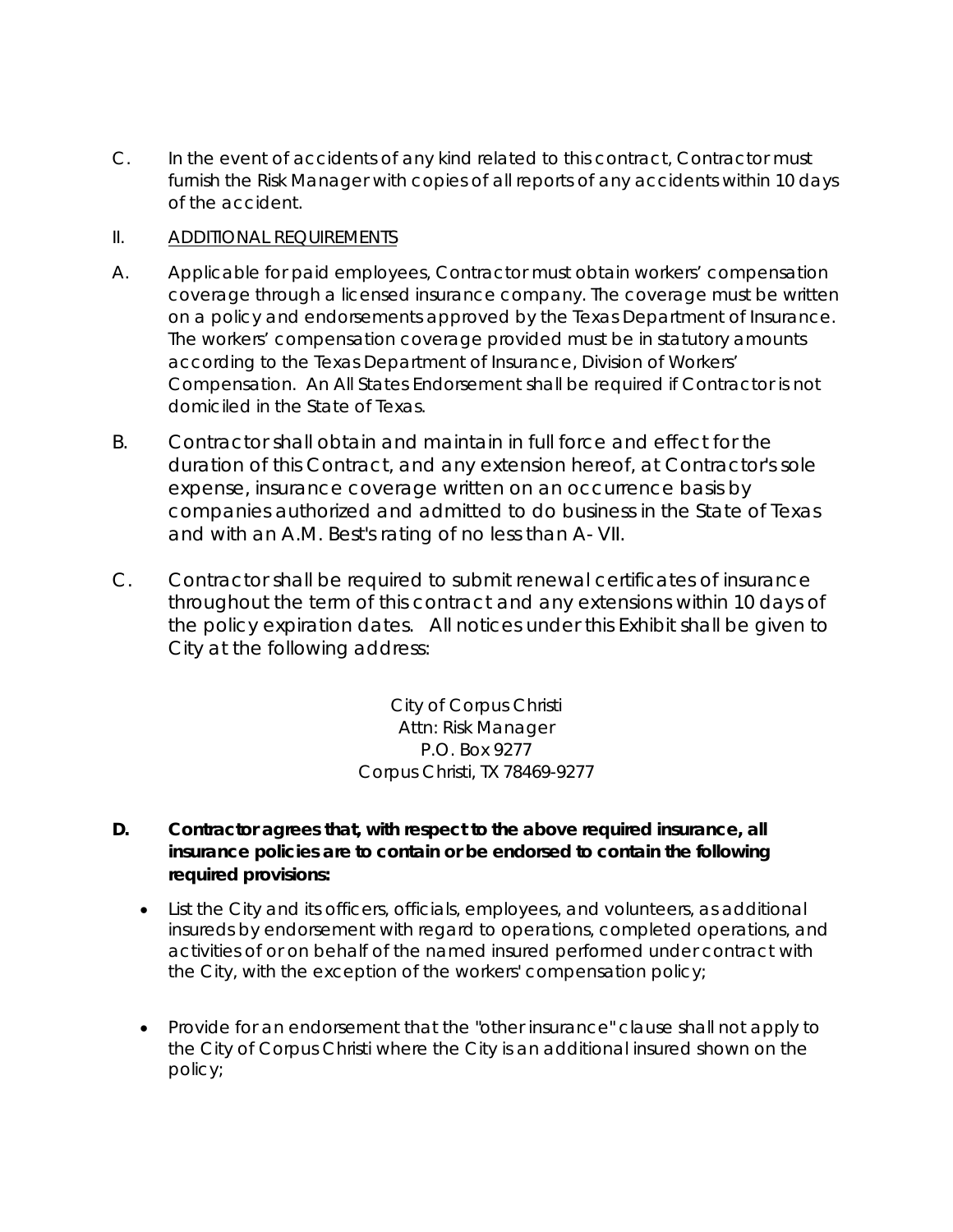- Workers' compensation and employers' liability policies will provide a waiver of subrogation in favor of the City; and
- Provide thirty (30) calendar days advance written notice directly to City of any, cancellation, non-renewal, material change or termination in coverage and not less than ten (10) calendar days advance written notice for nonpayment of premium.
- E. Within five (5) calendar days of a cancellation, non-renewal, material change or termination of coverage, Contractor shall provide a replacement Certificate of Insurance and applicable endorsements to City. City shall have the option to suspend Contractor's performance should there be a lapse in coverage at any time during this contract. Failure to provide and to maintain the required insurance shall constitute a material breach of this contract.
- F. In addition to any other remedies the City may have upon Contractor's failure to provide and maintain any insurance or policy endorsements to the extent and within the time herein required, the City shall have the right to order Contractor to stop work hereunder, and/or withhold any payment(s) which become due to Contractor hereunder until Contractor demonstrates compliance with the requirements hereof.
- G. Nothing herein contained shall be construed as limiting in any way the extent to which Contractor may be held responsible for payments of damages to persons or property resulting from Contractor's or its subcontractor's performance of the work covered under this contract.
- H. It is agreed that Contractor's insurance shall be deemed primary and noncontributory with respect to any insurance or self-insurance carried by the City of Corpus Christi for liability arising out of operations under this contract.
- I. It is understood and agreed that the insurance required is in addition to and separate from any other obligation contained in this contract.

2018 Insurance Requirements Purchasing Supply and Delivery of Emulsified Polymerized Asphalt (HFRS-2P) 10/22/18 sw Risk Management Valid Through 12/31/2018